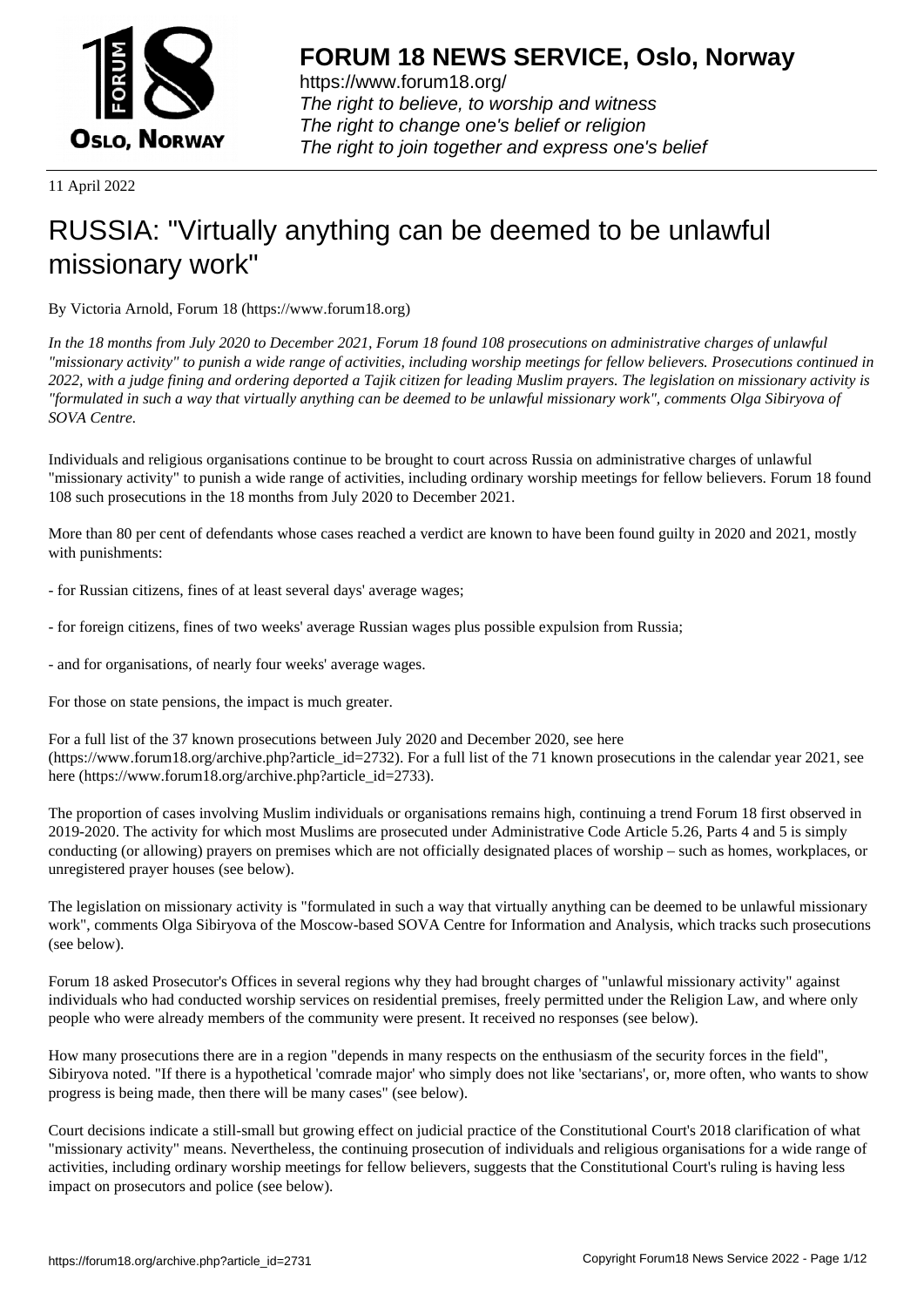According to available court records, 108 known prosecutions reached court between the start of July 2020 and the end of December 2021. Of these, 90 were brought under Administrative Code Article 5.26, Part 4 ("Russians conducting missionary activity") and 18 under Article 5.26, Part 5 ("Foreigners conducting missionary activity") (see below).

study of known court records from July 2020 to December 2021.

The 108 known prosecutions involved seven organisations and 101 individuals. The majority resulted in guilty verdicts and fines, with an initial conviction rate of 84.52 per cent (see below).

Three of the foreign citizens convicted under Part 5 were also ordered deported from Russia, but none was detained before departure (see below).

In terms of both case numbers and guilty verdicts, the 2020-21 period shows a decrease from 2019-20, when Forum 18 recorded 142 known prosecutions across the 18 months (https://www.forum18.org/archive.php?article\_id=2593) and a conviction rate of 91 per cent.

Prosecutors are also known to have brought 23 cases against individuals under Russia's "anti-missionary" laws in 2021 in Russian-occupied Crimea. All 22 individuals (one twice) were found guilty and fined (https://www.forum18.org/archive.php?article\_id=2720).

Such prosecutions have continued across Russia in 2022, as well as in Russian-occupied Crimea. In one case, a judge in Yaroslavl Region fined a Tajik citizen for leading Muslim prayers and ordered him deported (see below).

In its report on violations of religious freedom in 2020-21, the Moscow-based Rule of Law Institute noted that police and prosecutors "often see the presence of missionary activity in virtually any religious activity of citizens and religious associations". The report added: "Failure to understand the specifics of the activities of various religious associations often leads to erroneous legal qualification of offences, selective law enforcement and other problems."

Religious organisations also continue to face prosecution under Administrative Code Article 5.26, Part 3 ("Implementation of activities by a religious organisation without indicating its official full name, including the issuing or distribution, within the framework of missionary activity, of literature and printed, audio, and video material without a label bearing this name, or with an incomplete or deliberately false label") for not showing the complete forms of their officially registered names on literature, online, and most frequently on buildings.

Several individuals have challenged prosecutions under Administrative Code Article 5.26 at the European Court of Human Rights in Strasbourg. However, Russia's expulsion from the Council of Europe has set a time limit on how long individuals can continue to lodge such challenges (see below).

Jehovah's Witnesses were also frequently charged under Article 5.26, Part 4 until the Supreme Court's decision to liquidate their registered organisations as "extremist" and ban their activities nationwide came into force in July 2017.

Nearly six hundred people have since faced criminal prosecution for "continuing the activities of a banned extremist organisation" (Criminal Code Article 282.2), and many have received six-figure fines, suspended sentences, or prison terms. The only Jehovah's Witness to be found not guilty under Article 282.2 by a first-instance court (https://www.forum18.org/archive.php?article\_id=2698) - Dmitry Barmakin from Vladivostok - had his acquittal overturned on 8 April and will now undergo a re-trial (see forthcoming F18News article).

## Broadly defined "missionary activity"

On 6 July 2016, President Vladimir Putin signed amendments to the Religion Law imposing tight restrictions on the sharing of beliefs, including on where and by whom they may be shared. The amendments effectively ban broadly defined "missionary activity" by anyone without written permission from an officially recognised religious association, and apparently any activity performed by religious organisations not using their full legal names.

The amendments also prohibit "missionary activity" on residential premises, or by anyone who is a former member of an "extremist" religious organisation, and allow wide scope for arbitrary official actions.

The amendments were introduced as part of an "anti-terrorism" package (https://www.forum18.org/archive.php?article\_id=2246) proposed by United Russia Duma deputy Irina Yarovaya and Senator Viktor Ozerov. Protests against the changes were widespread.

A 2015 amendment to the Religion Law required all unregistered religious groups to notify the authorities (usually regional branches of the Justice Ministry) of their existence and activities (https://www.forum18.org/archive.php?article\_id=2246). This includes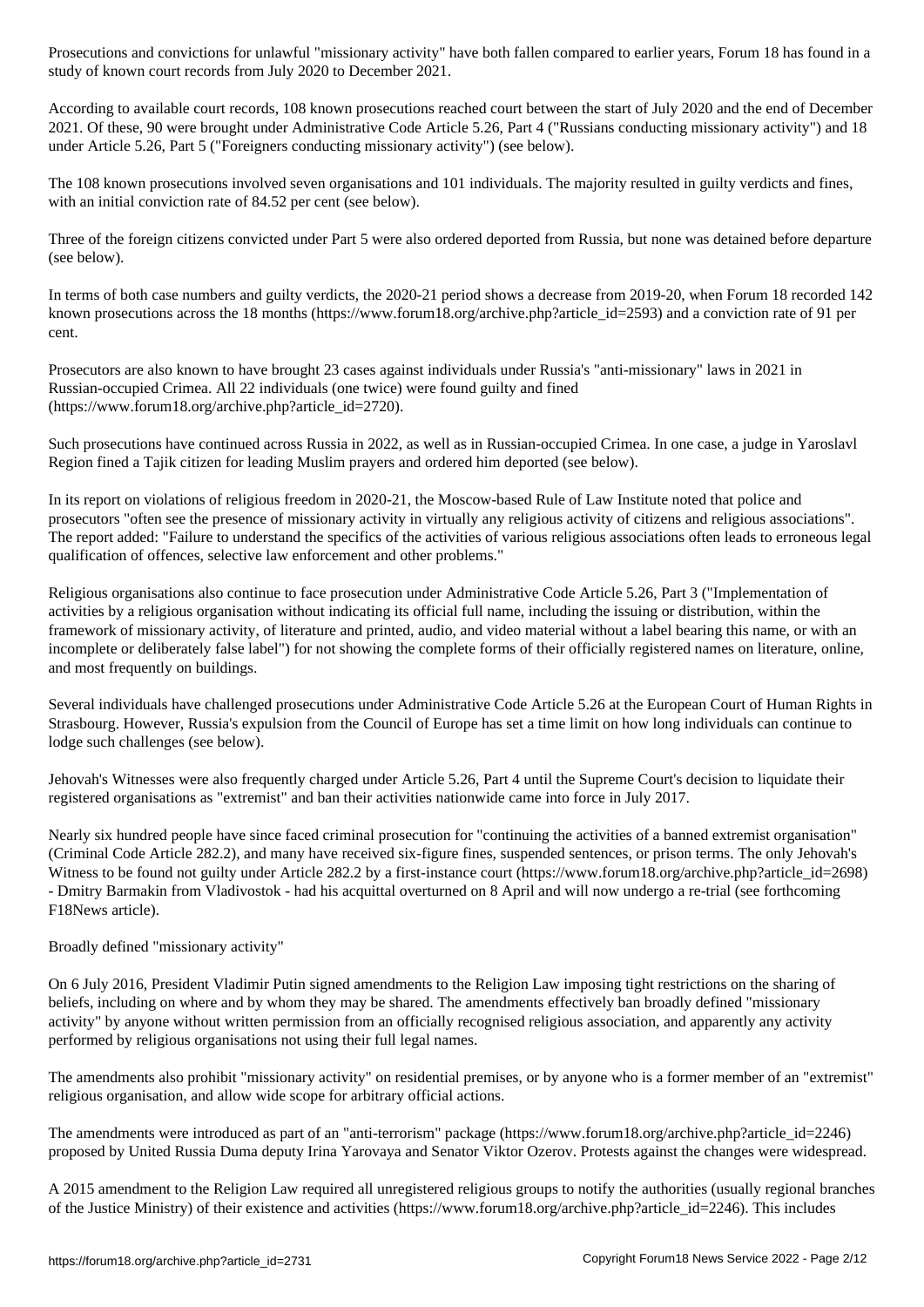required by anyone conducting missionary activity on behalf of a religious group includes "written confirmation of receipt and registration of the notification of the [group's] creation and commencement of activities" – the lack of such notification is therefore often taken as evidence of unlawful missionary activity", even if no group in fact exists.

This is despite the 15 October 2018 Constitutional Court ruling that failure to submit notification of the existence of a religious group does not in isolation constitute an offence under Article 5.26, Part 4 (see below).

Lawyers and human rights defenders continue to criticise the anti-missionary amendments. Lawyer Stanislav Seleznyov (Net Freedoms Project and Agora human rights group) told Caucasian Knot news website on 7 June 2021 that he has "doubts about the expediency of the existence of Article 5.26 in the legal system of a 21st century state. If we look at the standards of the [European Court of Human Rights], they provide for the admissibility of reasonable proselytism without calls for violence against representatives of other movements and confessions, and also atheists. The participation of the authorities in resolving religious contradictions is clearly excessive."

The Rule of Law Institute, in its 2 February 2022 report on religious freedom violations in 2020-21, argues that the specifics of freedom of conscience are "poorly taken into account by the current norms of Russian legislation". It added that this opens up "considerable scope for excessive, unreasonable, and often frankly anti-constitutional restrictions on the rights and freedoms of citizens".

The Institute also noted "the low level of legal and religious culture" of police and prosecutors, other state and municipal employees, magistrates and federal judges, as well as a significant part of society, "which only exacerbates the problem of implementing legislation on freedom of religion".

Punishments: Fines, possible expulsion from Russia

Individuals and legal entities who violate any of the July 2016 restrictions and requirements are subject to punishment under Administrative Code Article 5.26 (https://www.forum18.org/archive.php?article\_id=2246):

- Part 3 ("Implementation of activities by a religious organisation without indicating its official full name, including the issuing or distribution, within the framework of missionary activity, of literature and printed, audio, and video material without a label bearing this name, or with an incomplete or deliberately false label");

- Part 4 ("Russians conducting missionary activity");

- or Part 5 ("Foreigners conducting missionary activity"). These were all signed into law at the same time.

Under Part 4 ("Russians conducting missionary activity"), Russian citizens are liable for a fine of 5,000 to 50,000 Roubles. For organisations (legal entities), the fine stands at 100,000 to 1 million Roubles. Religious groups, while they may share their beliefs in limited circumstances, are not legal entities – their members are therefore subject to prosecution as individuals.

A fine of 50,000 Roubles represented nearly four weeks' average wages in 2021 for those in work or nearly 13 weeks' average state retirement pension.

Foreigners may be fined 30,000 to 50,000 Roubles for the same offence under Part 5 ("Foreigners conducting missionary activity"), with the possibility of expulsion from Russia.

Punishments under Part 3 ("Implementation of activities by a religious organisation without indicating its official full name, including the issuing or distribution, within the framework of missionary activity, of literature and printed, audio, and video material without a label bearing this name, or with an incomplete or deliberately false label") are a fine of 30,000 to 50,000 Roubles and possible confiscation of any materials.

Prosecution under Article 5.26, Part 4 may have further consequences for religious communities. As the Rule of Law Institute commented in its 2 February report, legal costs in such cases are "the money of the parishioners, which could be directed to social and charitable projects, the construction and creation of communities and prayer houses, [and] the development and strengthening of interfaith peace and harmony".

Instead, the report noted, believers and religious organisations "expend enormous efforts and funds on upholding the basic rights and freedoms enshrined in articles of the Constitution of the Russian Federation, federal laws, and international law". The report added that this "only undermines the confidence of some citizens" in police, prosecutors, courts and local officials.

Punishments: Threats to liquidate religious community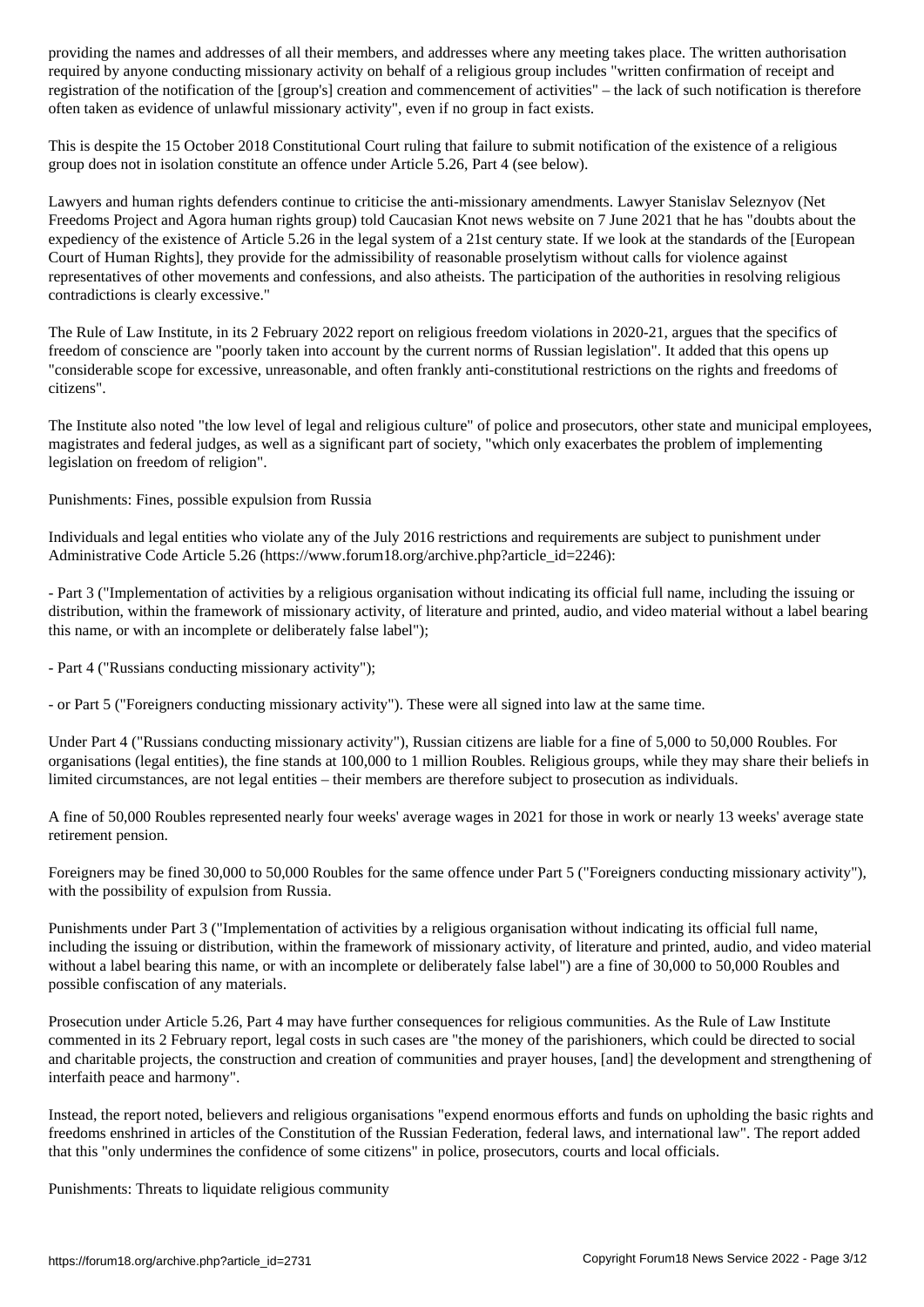branches may use it in conjunction with other legal violations – or may use repeat convictions – as evidence in requesting the liquidation of a registered religious organisation or the suspension of a religious group.

Forum 18 found three examples of this between July 2020 and December 2021:

– Barakyat Local Muslim Religious Organisation, ordered liquidated by Ulyanovsk Regional Court on 7 April 2021;

– Good News Mission Pentecostal Church, Izhevsk, ordered liquidated by the Supreme Court of the Udmurt Republic on 16 July 2020;

– Anapa Council of Churches Baptist Church (religious group), the activities of which were suspended by Anapa City Court on 4 February 2021.

Punishments: Pressure on religious leaders

Article 5.26, Part 4 may also be used, among other measures, as an instrument of pressure against individual clergy of whose opinions or activities state authorities disapprove.

Mufti Isa Baumatgireyevich Khamkhoyev (Mufti of Ingushetiya 2004-2019) has clashed several times with the authorities in the Republic of Ingushetiya in the North Caucasus over his refusal to allow Salafi mosques to join the Muftiate, and his support for Ingush protesters punished for their opposition in 2018 and 2019 to an exchange of land on the border between Ingushetiya and the Republic of Chechnya. Republic head Yunus-bek Yevkurov tried and failed to have the Muftiate liquidated in 2016-17; the Muftiate excommunicated Yevkurov from the Muslim community in 2018.

On 27 May 2021, a Judge fined Mufti Khamkhoyev 5,000 Roubles under Article 5.26, Part 4 for giving a sermon in a mosque and uploading a video of it to Instagram. Because the Muftiate (the Spiritual Centre of Muslims of the Republic of Ingushetiya) had been dissolved by court order in January 2020, prosecutors deemed this to be "missionary activity" on behalf of a liquidated organisation, which is prohibited by the Religion Law.

Khamkoyev's lawyer Magomed-Bazir Ozdoyev said that charges of "missionary activity" should never have been used against his client. He is "a citizen of the Russian Federation preaching Islam .. in a mosque in the city of Sunzha," he told Caucasian Knot. "To say that he called people to [follow] another religion is simply unimaginable."

Separately, another Judge fined Mufti Khamkhoyev twice under Administrative Code Article 20.2, Part 1 ("Violation of the established procedure for organising or conducting a gathering, meeting, demonstration, procession or picket") – on 20 January 2021, for a demonstration demanding lesser sentences for the border protesters, and on 28 April 2021, for calling Muftiate elections without informing the authorities.

These prosecutions had "political overtones", Stanislav Kulov of the Rule of Law Institute commented to Caucasian Knot news website on 7 June 2021. Olga Sibiryova of the Moscow-based SOVA Centre added that "if this is a socially active mufti, if he supported protesters, and [the authorities] need to put pressure on him in some way .. from the law enforcement point of view, it would be a sin not to use such a convenient Article – for illegal missionary work".

Statistics: July 2020 to December 2021

In an analysis of available court records, Forum 18 found a total of 108 prosecutions brought to court under Administrative Code Article 5.26, Part 4 and Part 5 in the last six months of 2020 and the calendar year 2021.

It is unknown how many other individuals and organisations may have faced charges, as cases against Russian citizens and legal entities (which comprise the vast majority) are heard in magistrates' courts, of which there are more the 7,000 across the country. Establishing accurate figures is also difficult if religious communities or their members do not themselves make prosecutions known.

The 108 prosecutions found by Forum 18 involved seven organisations and 101 individuals (a few charged more than once for different incidents). Twelve women and 86 men are known to have been brought to court, as well as three people whose gender is unknown.

Of the seven legal entities taken to court in this 18-month period, four were religious organisations (all Muslim), two cultural-educational centres (one Jewish, one Muslim), and one a manufacturing company which provided a Muslim prayer room for employees.

A number of cases appear to be based on surveillance by the FSB security service, which then informs prosecutors or police, who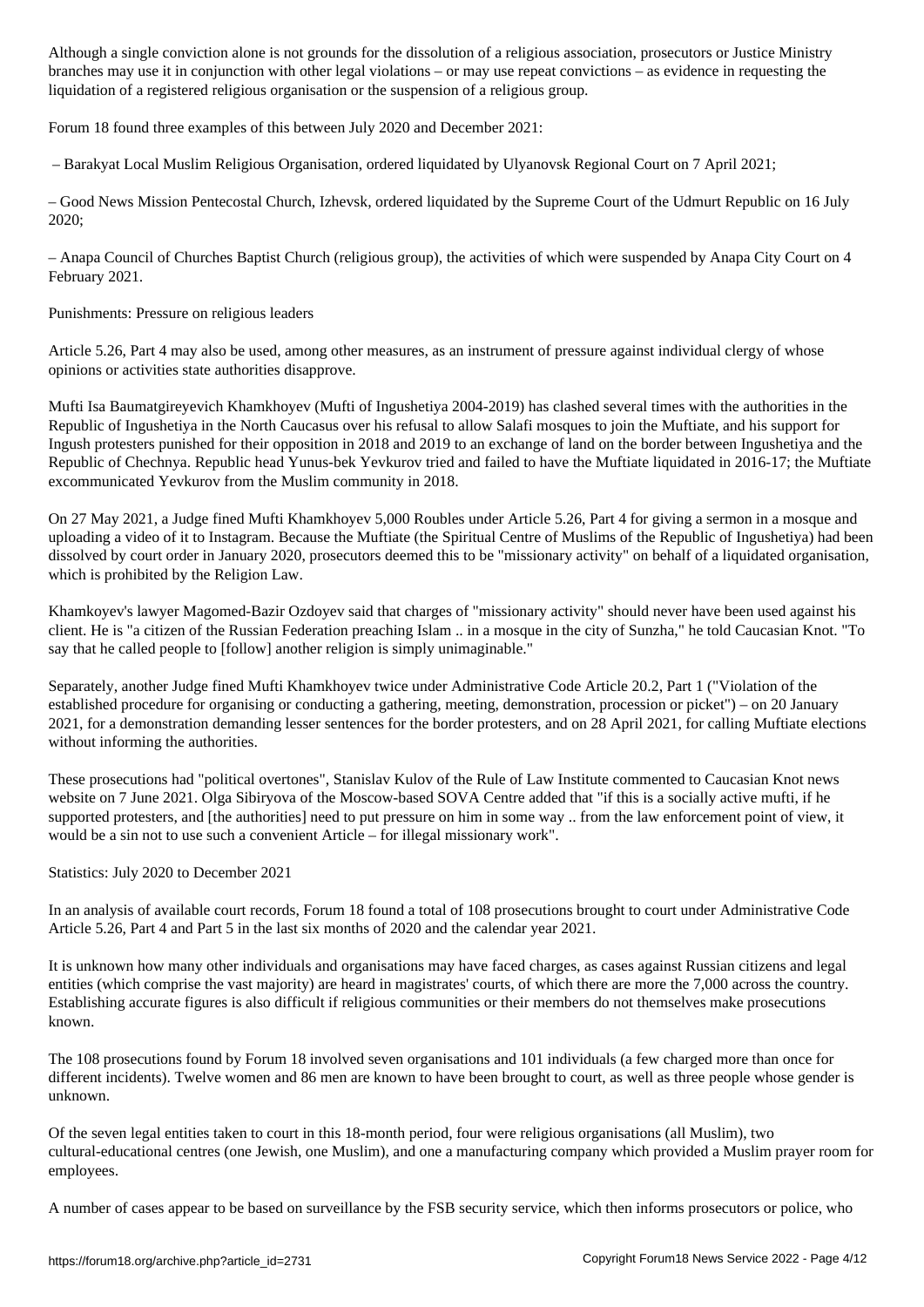"inspections of compliance with the requirements" of the Religion Law and Extremism Law, or are triggered by calls to police or prosecutors from members of the public.

In the last six months of 2020, there were:

– 34 known prosecutions under Part 4 (3 of organisations, 31 of individuals);

– 3 known prosecutions under Part 5.

In 2021, there were:

– 56 known prosecutions under Part 4 (4 of organisations, 52 of individuals);

– 15 known prosecutions under Part 5.

Prosecutions and convictions down?

These figures of known prosecutions appear to represent a marked decrease over time. Forum 18 found in each calendar year:

- in 2018, 105 known prosecutions (90 under Part 4, 15 under Part 5);

- in 2019, 100 known prosecutions (85 under Part 4, 15 under Part 5);

- in 2020, 79 known prosecutions (72 under Part 4, 7 under Part 5);

- in 2021, 71 known prosecutions (56 under Part 4, 15 under Part 5).

The conviction rate based on available records has also fallen. Between July 2020 and December 2021, first-instance courts convicted a total of 71 defendants and acquitted 13, and sent a further 20 cases back to police or prosecutors. Three cases were dismissed because they reached court after the permitted time period for prosecutions had passed (judges must examine an administrative offence within three months), and one case was closed for unknown reasons.

This gives an initial conviction rate between July 2020 and December 2021 of 84.52 per cent for cases that reached a verdict, and 68.52 per cent overall. In the preceding 18 months, from January 2019 to June 2020, the conviction rate was 90.86 per cent for cases which reached a verdict (https://www.forum18.org/archive.php?article\_id=2593); in 2018, this figure was 90 per cent (https://www.forum18.org/archive.php?article\_id=2474); and in 2016-17, 82 per cent (https://www.forum18.org/archive.php?article\_id=2305).

It is impossible to give complete statistics because of the number of magistrates' courts, the lack of a means of searching all their records simultaneously, and the fact that not all such records are kept up to date.

Russia's Supreme Court publishes figures for Administrative Code Article 5.26 as a whole, which do show a decrease in cases (for example, from 201 in the first half of 2020 to 153 in the first half of 2021). The figures for the various Parts are not disaggregated, however, and therefore include prosecutions under Part 3 (which was introduced as part of the 2016 "anti-missionary" amendment but specifically punishes failure to display a religious organisation's official full name), and Parts 1 and 2, (which respectively punish "Obstructing the exercise of the right to freedom of conscience and religion" and "Deliberate public desecration" of religious objects and symbols).

Possible reasons for the drop in prosecutions and convictions include the effects of the coronavirus pandemic and increasing knowledge among religious communities and their lawyers of how to avoid prosecution and put forward a defence in court. It also appears that more judges are abiding by the Constitutional Court's March 2018 statement/ruling which clarified the definition of missionary activity (see below).

Prosecutions continue in 2022

Police and prosecutors have continued to initiate cases under Article 5.26 Parts 4 and 5 in 2022:

 - on 11 January 2022, Adler District Magistrate's Court (Krasnodar Region) fined Council of Churches Baptist presbyter Vladimir Kharchenko 5,000 Roubles for holding services in his community's prayer house and allegedly giving visitors religious literature;

 - on 16 February 2022, a judge at Tutayev City Court (Yaroslavl Region) fined Tajik citizen Umedzhon Tozhev 30,000 Roubles and ordered him deported from Russia for leading Muslim prayers and giving a sermon "without being a leader, a member of a collegiate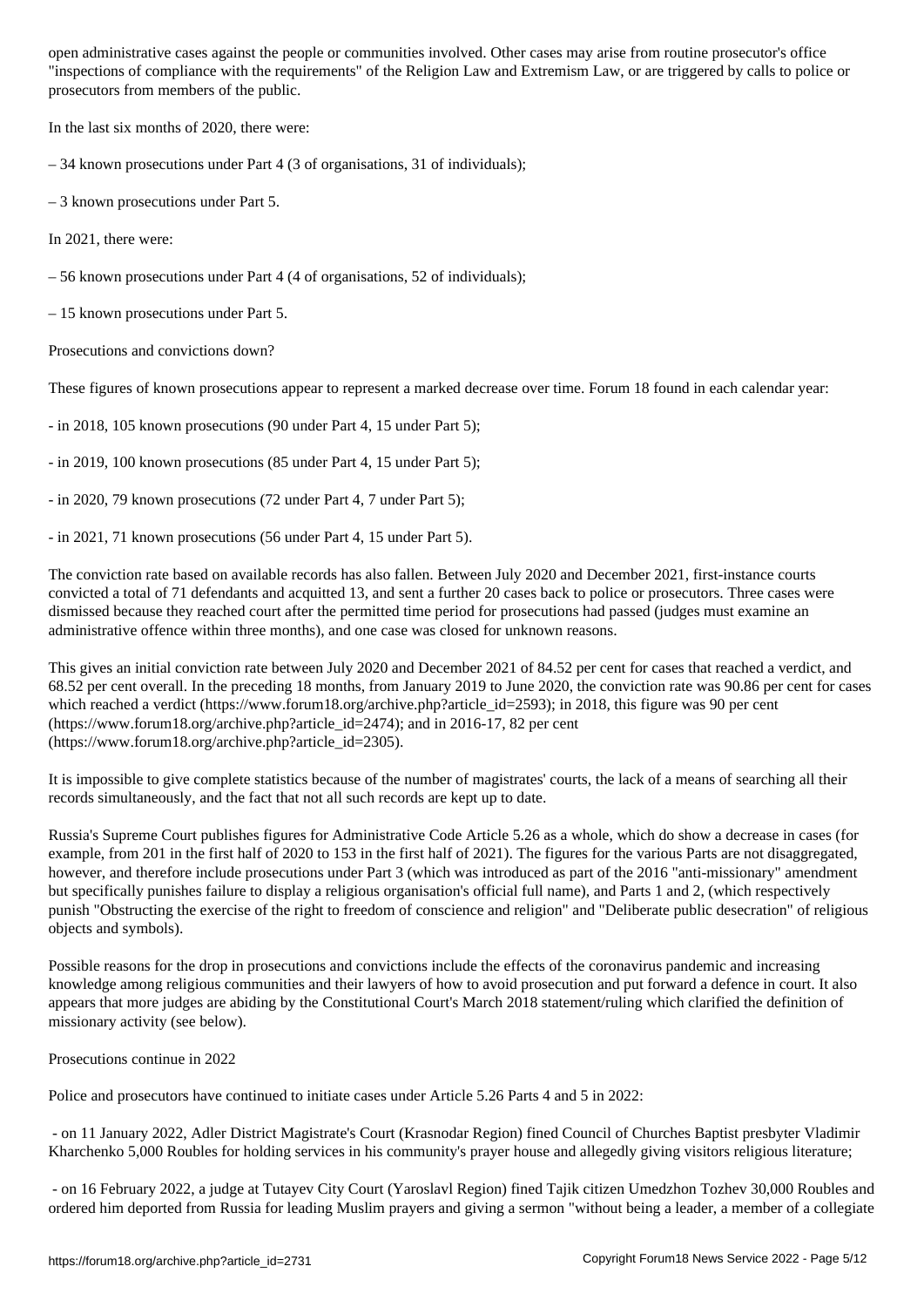and confirming [his] authority to carry out missionary activities on [its] behalf".

"We have simply adapted"

Council of Churches Baptists, who have often faced prosecution linked to their choice not to seek legal status for their religious communities, have noted fewer cases being brought against them, but "it is not known what has influenced this", their Intercession Department commented to Forum 18 on 4 March. It added that prosecutions have not affected their churches' ministry: "[Ministers] preach as they have always preached. Services are held as they have always been. On the contrary, during the pandemic, people have become more receptive to the word of God."

"For us the situation has improved," Society for Krishna Consciousness lawyer Mikhail Frolov told Forum 18 on 2 March. "It's clear from the figures. In the last year there have been seven cases and we have won all seven. We have simply adapted to law enforcement practice." Nevertheless, he added that "in general, such cases are very difficult to win".

Lawyer Sergey Chugunov of the Slavic Centre for Law and Justice also agrees that there are fewer cases, "but it's hard to pinpoint a single reason". The pandemic, the fact that "religious organisations are learning to live in these conditions", and the work of lawyers may all be contributing factors, he commented to Forum 18 on 10 March.

The Rule of Law Institute, however, believes that the pandemic has had little effect. "Despite the decrease in the total number of believers held accountable," it noted in its 2020-21 report on religious freedom violations, "unscrupulous law enforcement officers continue to use the amendments."

Olga Sibiryova of the SOVA Centre for Information and Analysis also noted that cases have been decreasing, referring to the Supreme Court's figures. "Pandemic-related restrictions may have had some effect on the intensity of prosecutions for 'unlawful' missionary activity, but they certainly were not the only reason for the decline in cases," she commented to Forum 18 on 7 March.

Sibiryova said they had noted a downward trend even before the pandemic. "The increased legal literacy of religious organisations has played an important role: believers have learned how to defend themselves, including in court, and how to take measures not to be prosecuted under this Article."

Sibiryova added that police and prosecutors seem to have found "more effective instruments of pressure on religious organisations", such as Criminal Code Article 239 ("Creation of a religious or public association whose activities involve violence against citizens or other harm to their health, as well as the leadership of such an association"). She says they have therefore begun to resort less frequently to Administrative Code Article 5.26.

Fines, expulsions from Russia

All those known to have been initially convicted under Administrative Code Article 5.26, Part 4 or Part 5 in 2020-2021 were fined. Most Russian citizens received fines of 5,000 Roubles (the minimum punishment available). There was one fine of 6,000 Roubles, three of 7,000 Roubles (one for a repeat offence within one year), two of 10,000 Roubles, one of 15,000 Roubles (details unknown), one of 20,000 Roubles, one of 25,000 Roubles (the last two of the same individual for a repeat offence within one year), and one of 35,000 Roubles.

According to Administrative Code Article 4.6, "a person who has been sentenced to an administrative penalty for committing an administrative offence is considered to have been subjected to this penalty from the date the decision on the imposition of an administrative penalty comes into force until the expiration of one year from the day the fulfilment of this decision ends".

Of the seven organisations charged under Part 4, three received fines of 50,000 Roubles and one of 100,000 Roubles (the formal minimum), while the other three cases were sent back and not resubmitted.

Of the 18 prosecutions of foreigners under Part 5, nine resulted in the minimum fine of 30,000 Roubles and four in acquittal, while the case against five others (all charged in connection with the same incident) was sent back and not resubmitted.

Three of these foreigners were also sentenced to deportation from Russia ("administrative expulsion", adminstrativnoye vydvoreniye – under Russian law, this is technically different from deportatsiya, as it is punishment for an administrative offence imposed by a court ruling, while deportatsiya is decided on by the migration authorities or the FSB border service). They were not held in a migration detention centre, but permitted to make their own way out of the country ("monitored independent departure").

Prosecutions under Part 5 involved two Kyrgyz citizens, two Azerbaijanis, one Uzbek, one Ukrainian, one Belarusian, one US citizen, and one German. The nationalities of the other nine defendants are unknown. Twelve defendants were Muslim, three Baptist, one other Protestant, and two of unknown religious affiliation.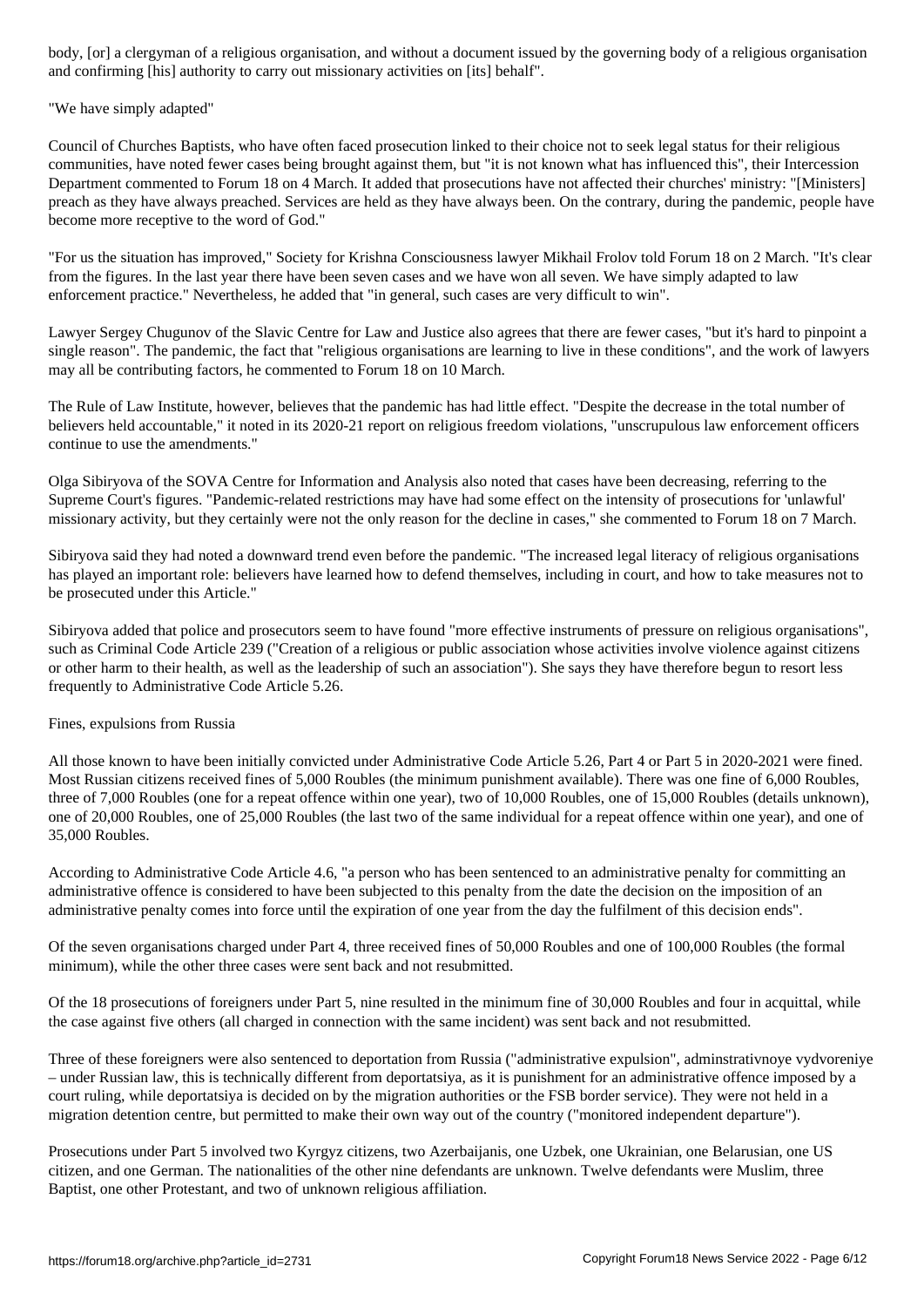Defendants submitted initial appeals in 29 cases (mostly to district/city courts within ten days of the original verdict, in one cases to a cassational court after the original ruling came into force). All but one of these appeals challenged convictions – one (by a Society for Krishna Consciousness adherent) was an attempt to prove the defendant's innocence after the statute of limitations had expired and his case was dismissed.

Of these initial appeals, 17 were unsuccessful and 10 were successful. The outcome of two appeals remains unknown. Three defendants challenged their unsuccessful appeal rulings in the cassational courts; two were unsuccessful, while the third had his case sent back for re-examination at the appeal level, where the original guilty verdict was again upheld.

Police and prosecutors lodged only four initial appeals, none of which was successful.

These figures appear to show an improved success rate for defence appeals. Between January 2019 and June 2020, out of 65 appeal, 50 were unsuccessful and only 13 successful. Out of the 10 successful appeals in 2020-21, however, in only four cases did judges conclude that no offence had been committed. Another guilty verdict was overturned because the judges decided that the circumstances of the offence were unproven. Four appeals were successful because the statute of limitations was found to have expired (the details of the tenth appeal are unknown).

Religious profile – Muslims remain most prosecuted group

There continues to be a wide range of religious backgrounds represented in cases brought under Administrative Code Article 5.26, Parts 4 and 5, but Muslims form a strong plurality. Muslims overtook Protestants in 2019-2020 as most frequently prosecuted community, and this trend has continued in 2020-2021.

Known prosecutions between July 2020 and December 2021 involved individuals or organisations belonging to the following religious communities:

Muslim – 45 (15 in the second half of 2020, 30 in 2021);

Baptist (Council of Churches, Baptist Union, US Southern Baptist, independent/unknown) – 15 (6 in 2020, 9 in 2021);

Other Protestant (including Pentecostals) – 12 (4 in 2020, 8 in 2021);

Society for Krishna Consciousness (Hare Krishna) – 9 (4 in 2020, 5 in 2021);

Seventh-day Adventist – 4 (0 in 2020, 4 in 2021);

Jewish – 2 (0 in 2020, 2 in 2021);

Hindu – 2 (0 in 2020, 2 in 2021);

Falun Gong  $-1$ ;

Russian Orthodox Autonomous Church – 1;

Christian of unknown denomination (including one possible Russian Orthodox-Moscow Patriarchate believer) – 5;

Unknown affiliation – 11

No affiliation (commercial entity)  $-1$ 

There were 62 known Muslim-related prosecutions in 2019-20 (https://www.forum18.org/archive.php?article\_id=2593), up from only 14 in 2018. The reasons for the increase remain unclear.

Muslims appear to suffer particularly from the continued tendency of police and prosecutors to discern a "missionary" element even in ordinary gatherings for worship involving only fellow believers.

According to available court records, police and prosecutors initiated 27 of the 45 Muslim-related prosecutions in 2020-21 (18 under Part 4, nine under Part 5) simply for meeting to pray – either without documents authorising missionary activity or without having submitted notification of the existence of a religious group. These 27 cases involved meeting for prayer:

- in a mosque or prayer house (10 cases)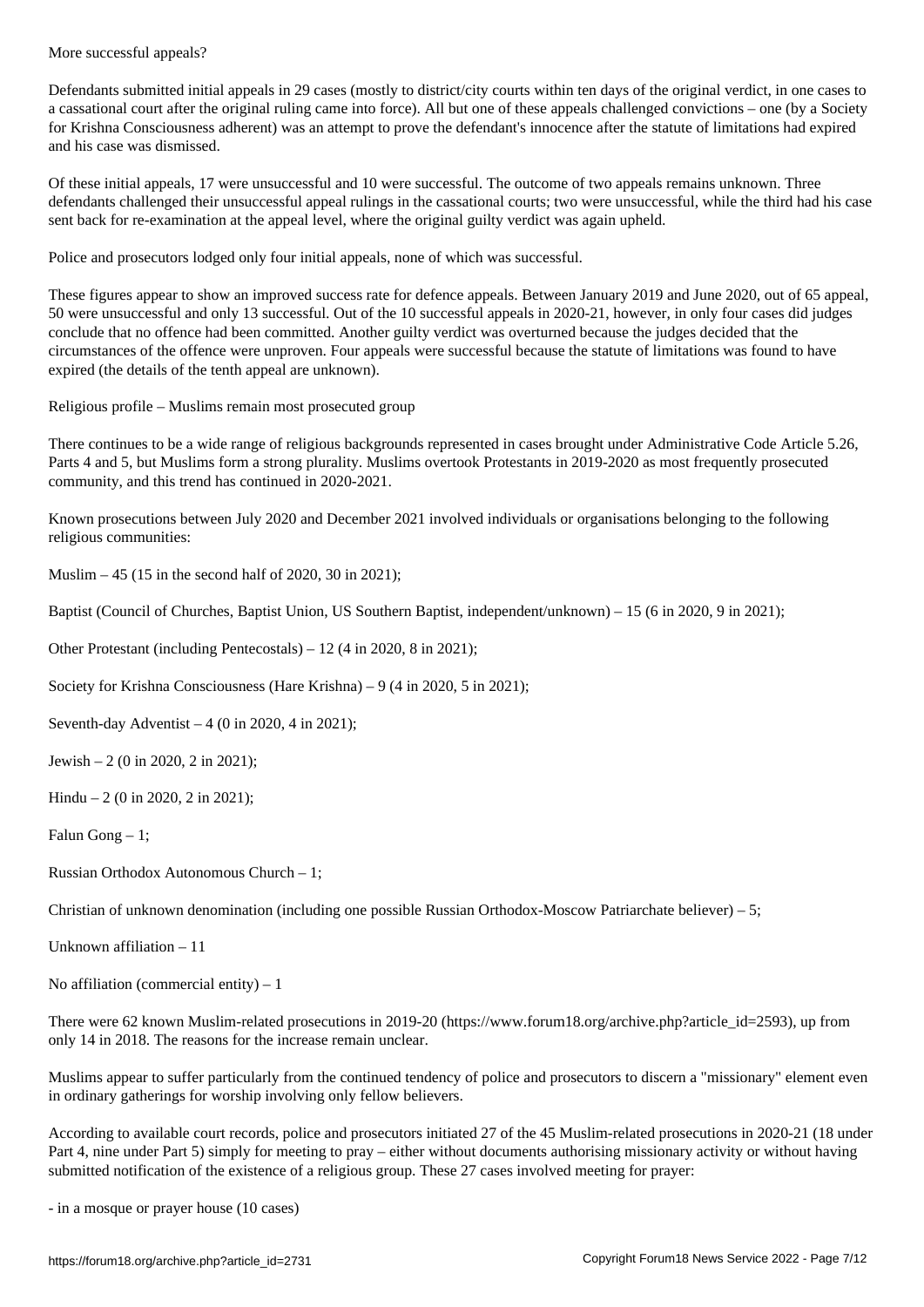- on  $\mathbf{I}$  because (9 cases); (9 cases); (9 cases); (9 cases); (9 cases); (9 cases); (9 cases); (9 cases); (9 cases); (9 cases); (9 cases); (9 cases); (9 cases); (9 cases); (9 cases); (9 cases); (9 cases); (9 cases); (

- in a workplace (7 cases);

- or online (1 case).

Eight other Muslim-related prosecutions were based on teaching activity, and two on the distribution of literature (by the same person), while the origins of a further eight remain unknown.

Geographical spread

Thirty-seven of Russia's 83 federal subjects saw at least one prosecution under Article 5.26, Part 4 or 5 between July 2020 and December 2021, not counting Russian-annexed Crimea and Sevastopol.

The highest numbers of known prosecutions across the whole 18-month period were in: Krasnodar Region (9), Rostov Region (7), Dagestan Republic (7), Moscow City (7), Adygeya Republic (6), Chelyabinsk Region (6), and Kemerovo Region (6).

The Dagestan prosecutions were derived from two investigations, one involving five Muslims who gave lessons in Arabic grammar and the Koran, the other involving two Muslims charged with carrying out "missionary activity" unspecified in the court verdict. The high Moscow figure likewise comes from only two investigations.

Krasnodar, Rostov, and Chelyabinsk Regions also saw high numbers of prosecutions between January 2019 and June 2020.

How many prosecutions there are in a region "depends in many respects on the enthusiasm of the security forces in the field", Olga Sibiryova of the SOVA Centre commented to Forum 18 on 9 March. "If there is a hypothetical 'comrade major' who simply does not like 'sectarians', or, more often, who wants to show progress is being made, then there will be many cases."

Growing impact of March 2018 definition in courts ..

On 13 March 2018, the Constitutional Court issued an interpretation of some of the legal norms in the "anti-missionary" legislation (https://www.forum18.org/archive.php?article\_id=2377). "A defining feature [sistemoobrazuyushchy priznak] of missionary activity", it declared, "is the dissemination, by citizens and their associations, of information about a specific religious belief among persons who, not being its followers, are involved in their number, including as participants in specific religious associations".

Distributing information – for example, about meetings for worship, ceremonies, or events – therefore "falls under the definition of missionary activity as such, only if it contains the said defining feature".

The Constitutional Court concluded that establishing whether missionary activity has been carried out requires "the identification of all the signs of missionary activity specified in [the Religion Law]". If any is absent, the religious activity "cannot qualify as missionary activity in the sense of the [Religion Law], and therefore, even if it is committed in violation of the requirements of the [Religion Law], it does not constitute an offence as stipulated in Administrative Code Article 5.26, Part 4".

This now appears to be having a growing impact on prosecutions under Article 5.26, Parts 4 and 5.

Forum 18 found 20 explicit mentions of it in written verdicts (first instance and appeal) between July 2020 and December 2021, as well as six verdicts in which its principles were clearly taken into account (out of 81 prosecutions for which case details were available).

In seven of these cases, judges still found the defendants guilty, but ten individuals were acquitted in first-instance courts and three more on appeal. Judges also sent six cases back to police or prosecutors on the same grounds.

On 7 August 2020, Bezhitsky District Court in Bryansk acquitted Firuz Ilkhomkhudzhayevich Aluyev, a Muslim student of unknown citizenship, whom police had charged with performing Friday prayers with five fellow students in their university hostel, "not having the proper education and not belonging to a religious organisation".

Referring to the March 2018 Constitutional Court ruling, the judge noted that police had presented no evidence that Aluyev had disseminated information about his beliefs among people who were not adherents of those beliefs, and that "In itself, the collective reading of prayers and the conducting of religious rites without the presence of the defining feature of missionary activity does not constitute an offence" under Article 5.26, Part 5.

Uzlovaya City Court (Tula Region) acquitted two Seventh-day Adventists - Zhanna Albertovna Kuzina and Sergey Vladimirovich Rudnev – on appeal on 1 April 2021, citing the March 2018 Constitutional Court definition. Kuzina and Rudnev had received 5,000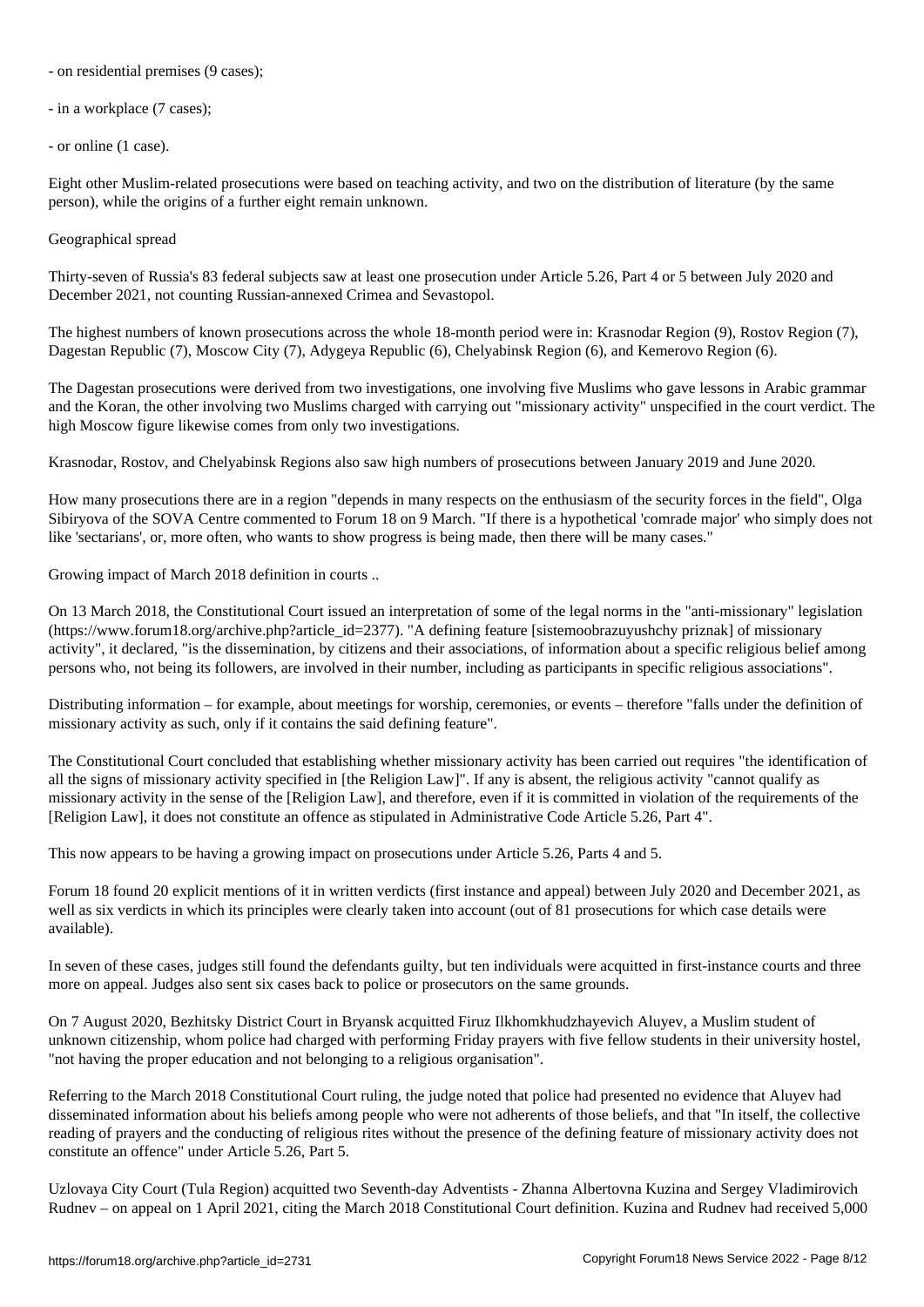to the right to the right to hold the right to hold this religious event  $\omega$  , define submitting statements the defence submitting statements of  $\omega$ from the congregation that they were all members of the church, and documents showing the church's ownership of the building.

The appeal judge accepted the statement of Oleg Goncharov – a Seventh-day Adventist Church representative and Secretary General of the Russian Association for the Defence of Religious Freedom – that video footage of the event showed that it was "an ordinary service for believers in their own prayer house, and nobody was there who did not belong to the church community".

The appeal ruling "restored legality and justice", Goncharov said in remarks for the Moscow-based Slavic Centre for Law and Justice on 19 April 2021. "This legal decision is another confirmation that the services that believers hold on their own premises and in accordance with their beliefs cannot be considered missionary activity, and the people conducting them are not required to provide any permits."

Goncharov added that another important result of this case "is the strengthening of confidence in the Russian judicial system, which, with the proper work of defence lawyers, allows believers to defend their legal rights to freedom of religion in court and restore justice that was violated solely because of low qualifications in the field of religious knowledge among police officers and a specific magistrate."

Between January 2019 and June 2020, Forum 18 found 13 verdicts in which the Constitutional Court definition was mentioned or acknowledged (four convictions, eight acquittals, one case sent back), out of 121 prosecutions for which case details were available). In 2018, this ruling was acknowledged in seven cases.

The Constitutional Court has issued two further statements on Article 5.26, Part 4:

 – on 15 October 2018, that failure to submit notification of the existence of a religious group does not in isolation constitute an offence under Part 4, and courts should take into account all the circumstances to ascertain whether the Constitutional Court's definition of the "defining feature" of missionary activity has been met (it is difficult to ascertain whether this is having any effect on court decisions separately from the Constitutional Court's March 2018 ruling);

– and on 11 February 2021, that missionary activity may be conducted outside the explicitly permitted locations listed in Religion Law Article 24.1 (which include places of worship (v kultovykh pomeshchaniyakh), other buildings and land to which religious organisations have property rights, cemeteries, and pilgrimage sites), as long as it complies with all the requirements of Religion Law Article 24.2.

.. but not among police or prosecutors?

Despite the Constitutional Court's attempts to clarify the law and the ways in which it should be applied, police and prosecutors continue to open cases against believers and their communities for a wide range of activities.

These include, among the cases found by Forum 18:

– a Baptist church picnic in the Republic of Buryatiya, at which the pastors read and discussed the Bible;

– an invitation to a religious event in Oryol posted on the VKontakte social network by an adherent of the Society for Krishna Consciousness, despite the fact that he only made the post inside a group for members of the community;

– the handing out of religious literature by a Christian who was preparing free meals for the needy in Voronezh;

– the holding of worship services "to which any person could come" and the maintenance of a library "from which any person could borrow a book", by a Baptist religious group in Orenburg Region;

– a display of Seventh-day Adventist books by a publishing company representative at an airport in the Altay Republic.

The legislation on missionary activity is "formulated in such a way that virtually anything can be deemed to be unlawful missionary work", Olga Sibiryova of the SOVA Centre said in comments to Caucasian Knot news website on 7 June 2021. She added that police and prosecutors have "a lot of scope for abuses".

"It is very difficult to distinguish between the concepts of 'dissemination of religious beliefs', which is guaranteed to us by Article 28 of the Constitution and [the Religion Law], and 'missionary activity', lawyer Stanislav Kulov commented, also to Caucasian Knot. "Missionary activity is, in fact, the dissemination of religious beliefs .. the Constitution gives us the right to do this."

The most common ground for prosecution (45 cases) is a lack of written authorisation from a religious organisation or group to carry out missionary activity on its behalf. This assumes, firstly, that everyone carrying out missionary activity must be representing a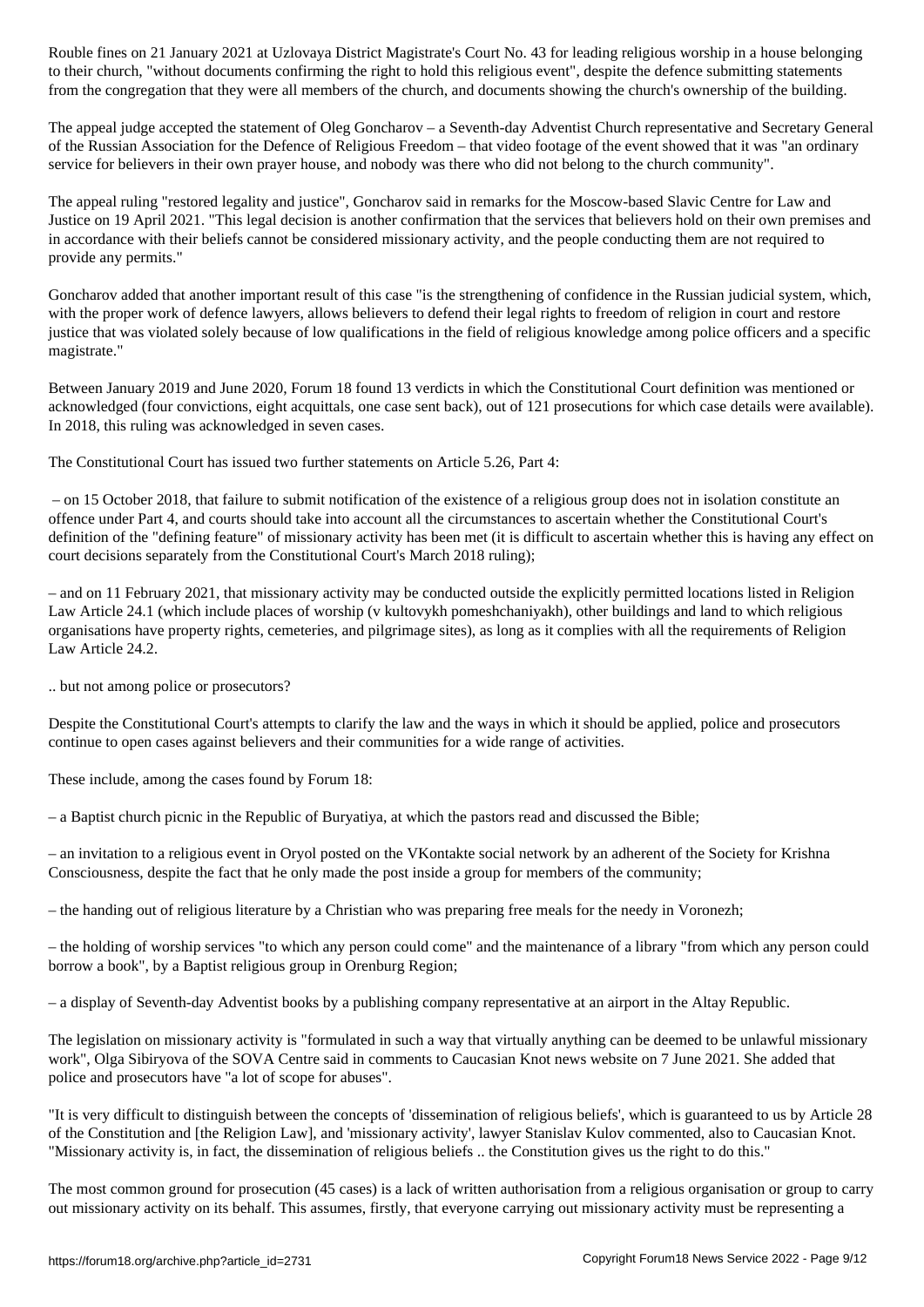of any association); and secondly, that any activity which individuals might perform on behalf of (or merely in connection with) their religious communities is inherently "missionary".

The next most common reason (20 cases) is the failure to submit notification to a regional branch of the Justice Ministry of the existence of a religious group.

Neklinovsky District Magistrate's Court No. 2 (Rostov Region) fined Aleksandr Viktorovich Smitchenko (Archimandrite Artyomy of the Russian Orthodox Autonomous Church – not part of or recognised by the Moscow Patriarchate) 5,000 Roubles on 16 December 2020 for holding services in his own church, without having submitted notification of the creation of a religious group and consequently not possessing authorisation from a religious group to carry out missionary activity.

At these services, according to the written court decision, "the participants sang religious hymns, read the Bible, [and] prayed", and Smitchenko "[disseminated] his beliefs among persons who are not participants (members) of the religious association, in order to involve them as participants (members, followers) of the religious association – the Sovetka village podvorye of the Suzdal Diocese of the Russian Orthodox Autonomous Church". A member of the public allegedly reported this to the prosecutor's office.

Forum 18 wrote to Neklinovsky District Prosecutor's Office on 4 March 2022, asking why Smitchenko had been charged with unlawful missionary activity for only holding worship services at which only fellow believers had been present. Forum 18 received no reply by 11 April.

Among the cases found by Forum 18, other reasons given in verdicts include: missionary activity on residential property – 13 cases; not being a member of a religious organisation – 6 cases; no right to use the premises (e.g. by ownership, lease, agreement of free use) – 2 cases; missionary activity deemed harmful to citizens' health and morality – one case; missionary activity on another religious organisation's property – one case (although both organisations were Muslim and their relationship is unclear); missionary activity on behalf of a liquidated legal entity – one case; missionary activity among minors without parental consent – one case.

In 36 cases, it was impossible to ascertain what reason police or prosecutors had for initiating the prosecution, usually because no written court decision was available, but also because the court decision lacked detail or the judge deemed there to be no grounds at all, and therefore decided on acquittal.

These figures add up to more than the total number of prosecutions because police and prosecutors often cite multiple violations. The commonest combination is a failure to submit notification of the existence of a religious group and (consequently) a lack of written authorisation from a defendant's (often non-existent) religious group to carry out missionary activity.

The Religion Law states that missionary activity may be freely carried out in places of worship (v kultovykh pomeshcheniyakh), but is prohibited on residential premises "except in cases provided for by Article 16 Part 2 [of the Religion Law], according to which "Religious services and other religious rites and ceremonies" may freely take place on residential premises.

Police and prosecutors often a) interpret simply meeting for worship as "missionary activity", and b) do not treat residential or commercial premises as "places of worship" (even if communities or individuals have formal permission to use them from their owners).

(Because of the difficulties some religious communities encounter in building, buying, or renting their own spaces for worship, they often have to meet on premises which are technically designated residential or commercial, which can also lead to prosecution under Administrative Code Article 8.8, Part 1 (https://www.forum18.org/archive.php?article\_id=2528) ("The use of a land plot not for its intended purpose in accordance with its belonging to a particular land category and/or authorised use").)

On 20 May 2021, Uglich District Magistrate's Court No. 3 fined the Local Religious Organisation of Muslims of Uglich and Uglich District (Yaroslavl Region) 50,000 Roubles. According to the written court decision, seen by Forum 18, a prosecutor's office inspection had found that the community had carried out "religious activity" on residential premises (despite the fact that worship on residential premises is explicitly permitted by the Religion Law).

The community chairman argued that this was a service of Friday prayers, attended only by Muslims, conducted at his home because there was no space for Islamic worship elsewhere in the town. Nevertheless, the judge concluded that the prayer service constituted "missionary activity" because people other than the founder members of the religious organisation were present.

Forum 18 wrote to Uglich Interdistrict Prosecutor's Office on 4 March 2022 to ask: a) why the community had been taken to court when it had only held a worship service on residential premises, freely permitted under the Religion Law, and b) why the community had been accused of unlawful missionary activity when only Muslims had been present. Forum 18 received no reply by 11 April.

Similarly, Council of Churches Baptist pastor Dmitry Aleksandrovich Berdnikov was charged with unlawful missionary activity for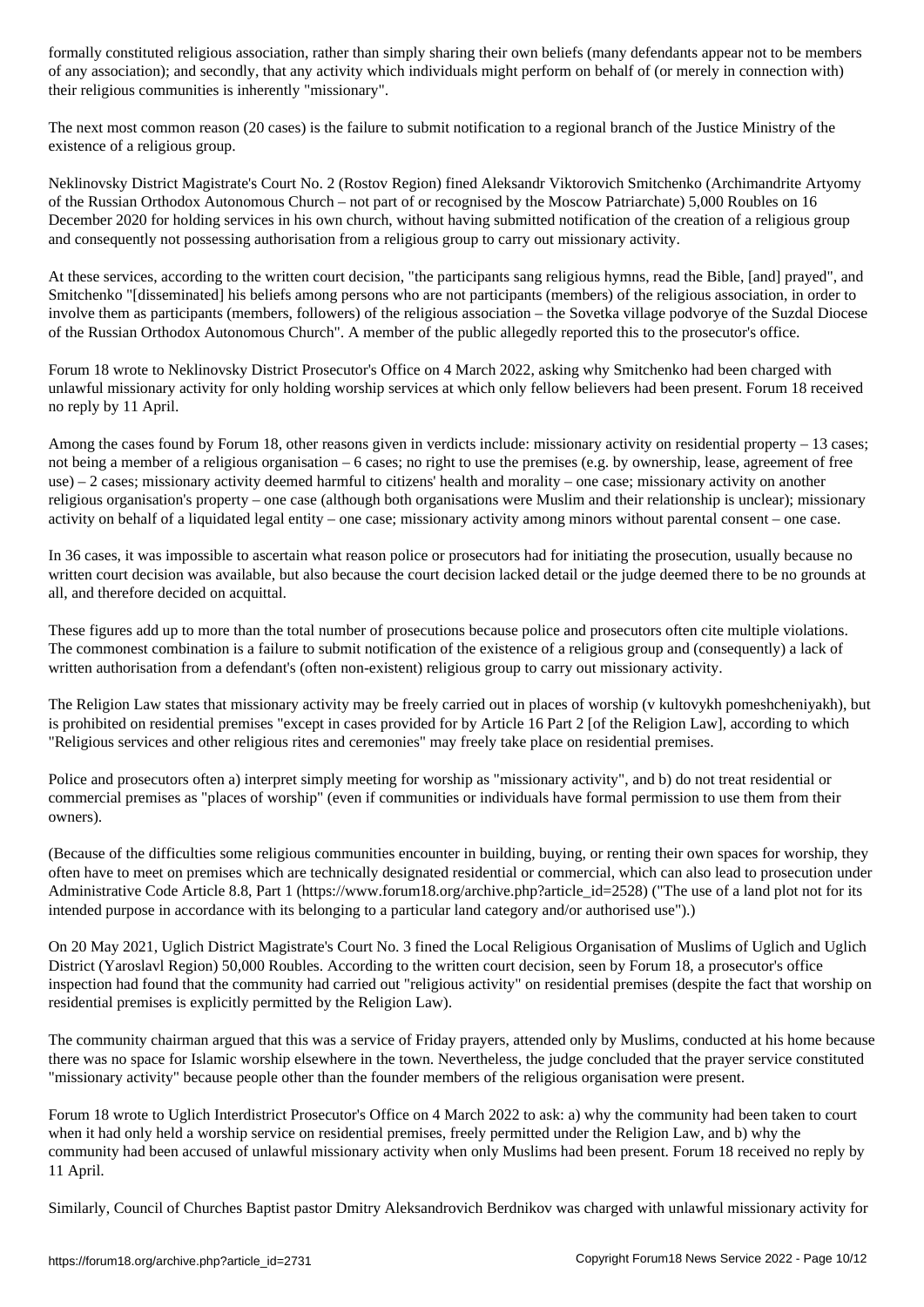existence of a religious group. He received a 5,000 Rouble fine on 20 November 2020 at Pochep District Magistrate's Court No. 48 (Bryansk Region), which he challenged unsuccessfully at Pochep District Court on 18 January 2021.

Forum 18 asked Pochep District Prosecutor's Office in writing on 4 March 2022 why Berdnikov had been charged with unlawful missionary activity when he had only conducted worship services on residential premises, freely permitted under the Religion Law, with only fellow Baptists present. Forum 18 received no reply by 11 April.

Time running out on European Court of Human Rights applications

Several individuals have lodged challenges to prosecutions under Administrative Code Article 5.26 to the European Court of Human Rights in Strasbourg.

Among those to have lodged such a case is Indian Protestant pastor Victor-Immanuel Mani. Married to a Russian and with a Russian-born child, he was the first foreigner to be ordered deported (https://www.forum18.org/archive.php?article\_id=2261) under Administrative Code Article 5.26, Part 5 ("Foreigners conducting missionary activity"). Russia's Supreme Court overturned the deportation order in November 2017 but left his fine unchanged.

Mani, his wife and child lodged a case to the ECtHR in July 2017. The ECtHR asked Russia questions about the case in January 2018 (https://www.forum18.org/archive.php?article\_id=2377). The ECtHR has not yet issued a judgment in the case.

However, Russian citizens and organisations now have only limited time to continue to seek justice for human rights violations under this mechanism.

The Council of Europe suspended Russia's participation in the organisation on 25 February 2022, the day after its renewed invasion of Ukraine. Russia then said it was leaving the Council of Europe, indicating also that it was renouncing its adherence to the European Convention on Human Rights and Fundamental Freedoms. Its departure was formalised on 16 March.

On 22 March, the ECtHR – which considers cases of alleged violations of the European Convention - declared that Russia will formally leave the jurisdiction of the European Convention on 16 September (https://echr.coe.int/Documents/Resolution\_ECHR\_cessation\_membership\_Russia\_CoE\_ENG.pdf).

A spokesperson for the ECtHR explained to Forum 18 on 11 April that the Court will continue to examine cases lodged against Russia before 16 September 2022. The Court will also examine cases lodged within four months of 16 September 2022, provided domestic legal remedies have been exhausted before 16 September 2022.

Asked how any judgments against Russia could be enforced, the ECtHR spokesperson responded: "Questions of enforcement fall to the Council of Europe's Department for the Execution of Judgments of the European Court of Human Rights (https://www.coe.int/en/web/execution/home) rather than to the Court."

[UPDATE 10 May 2022: On 10 May the Department published information that applicants and other interested parties concerned about the way Russia is implementing ECtHR judgments "may continue to provide information to the Committee of Ministers on the progress of the execution of the judgments, including the payment of just satisfaction" (https://www.coe.int/en/web/execution/-/information-on-pending-cases-concerning-the-russian-federation).] (END)

Full reports on freedom of thought, conscience and belief in Russia (https://www.forum18.org/archive.php?query=&religion=all&country=10)

For more background see Forum 18's survey of the general state of freedom of religion and belief in Russia (https://www.forum18.org/archive.php?article\_id=2246), as well as Forum 18's survey of the dramatic decline in this freedom related to Russia's Extremism Law (https://www.forum18.org/archive.php?article\_id=2215)

A personal commentary by the Director of the SOVA Center for Information and Analysis (https://www.sova-center.ru), Alexander Verkhovsky, about the systemic problems of Russian "anti-extremism" laws (https://www.forum18.org/archive.php?article\_id=1468)

Forum 18's compilation of Organisation for Security and Co-operation in Europe (OSCE) freedom of religion or belief commitments (https://www.forum18.org/archive.php?article\_id=1351)

Follow us on Twitter @Forum\_18 (https://twitter.com/forum\_18)

Follow us on Facebook @Forum18NewsService (https://www.facebook.com/Forum18NewsService)